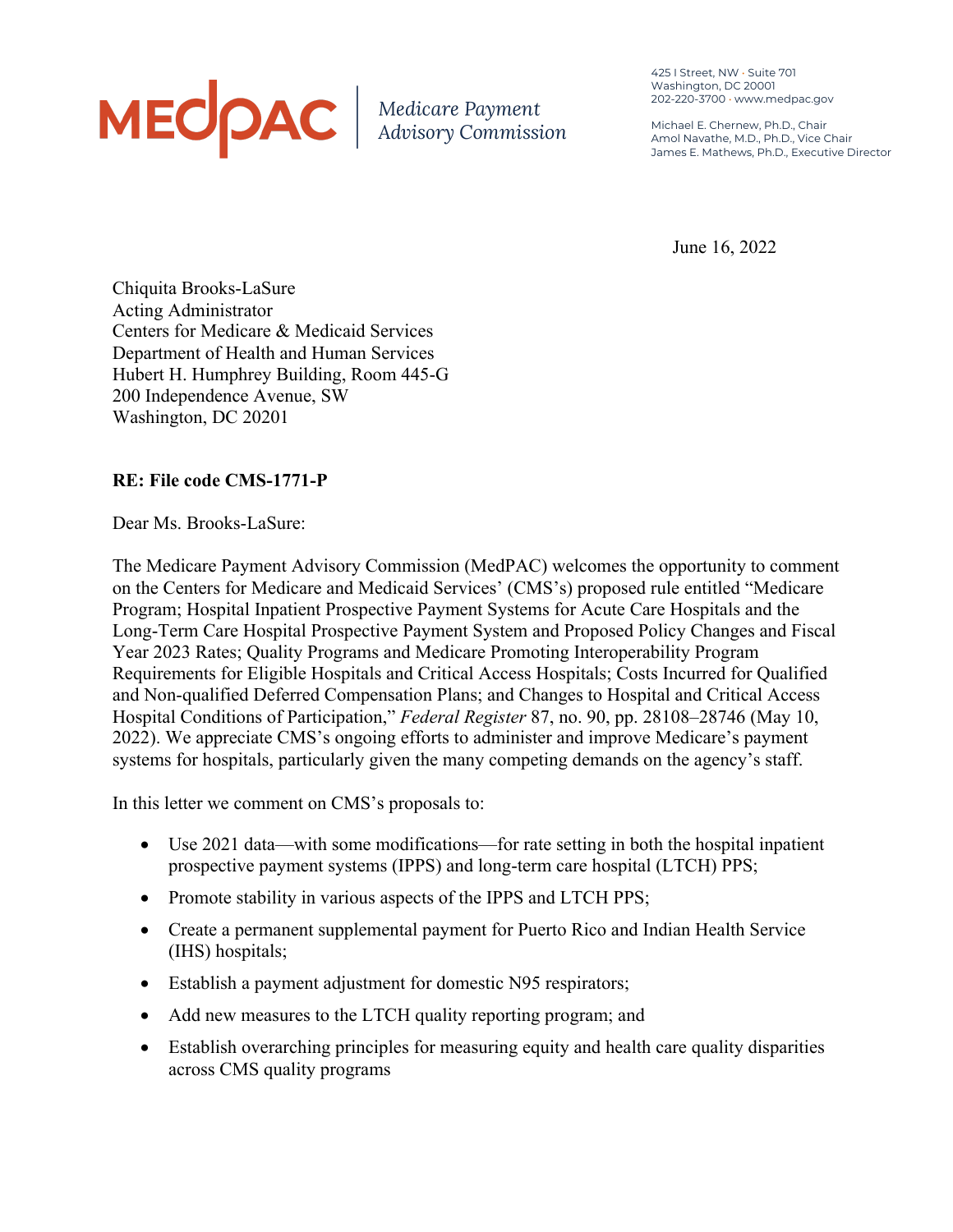## **Using 2021 data, with modifications, for FY 2023 IPPS and LTCH PPS rate setting**

For IPPS and LTCH PPS rate setting, CMS's goal is to use the best available data, which is generally Medicare Provider Analysis and Review (MedPAR) data that spans the fiscal year two years prior to the upcoming payment year and Healthcare Cost Report Information System (HCRIS) data that begins during the fiscal year three years prior to the payment year. Consistent with this approach, for FY 2023 rate setting, CMS proposes to use the FY 2021 MedPAR file and the FY 2020 HCRIS data set (collectively referred to as FY 2021 data). However, to reflect its anticipation that Medicare inpatient hospitalizations for COVID-19 will continue into FY 2023 but at a lower level than in FY 2021 data, CMS proposes to apply two main modifications in its FY 2023 rate setting:

- Set Medicare severity–diagnosis related group (MS–DRG) and Medicare severity–longterm care diagnosis related group (MS–LTC–DRG) relative weights based on the average of the weights as calculated with and without COVID-19 stays; and
- Estimate the outlier fixed-loss amounts using charge and cost-to-charge ratio inflation factors based on data prior to the COVID-19 public health emergency (PHE).

As it is not possible to precisely know how COVID-19 hospitalizations and charges in FY 2023 will compare to FY 2021, CMS contends that these approaches will reflect a more reasonable estimation than unmodified 2021 data, and therefore will more accurately estimate relative resource use and outlier fixed-loss amounts in FY 2023.

## *Comment*

The Commission continues to appreciate the current challenge CMS faces in rate setting, particularly in determining which data are most likely to approximate FY 2023. Last year we supported CMS's decision to set IPPS and LTCH PPS rates for FY 2022 using pre-PHE data, agreeing that the widespread availability of COVID-19 vaccinations would likely lead to a dramatic decline in cases in FY 2022 such that utilization would more closely resemble that in 2019 than in 2020. However, COVID-19 cases spiked at points in FY 2022, and the CDC now expects new variants will continue to emerge. We therefore concur with CMS that COVID-19 cases will continue into FY 2023 but likely will be fewer than in 2021, and we support CMS's proposal to set FY 2023 IPPS and LTCH PPS rates using FY 2021 data with some modifications to account for the PHE. In addition to the two main modifications CMS proposed, in estimating the outlier fixed-loss amount, CMS could also consider a modified approach to account for the expectation that the number of extremely costly COVID-19 cases in FY 2023 will be lower than in FY 2021. For example, just as CMS calculated relative weights for FY 2023 by averaging the results from FY 2021 claims with and without COVID-19 cases, the agency could similarly consider calculating the outlier threshold using the average of the estimate with and without COVID-19 cases.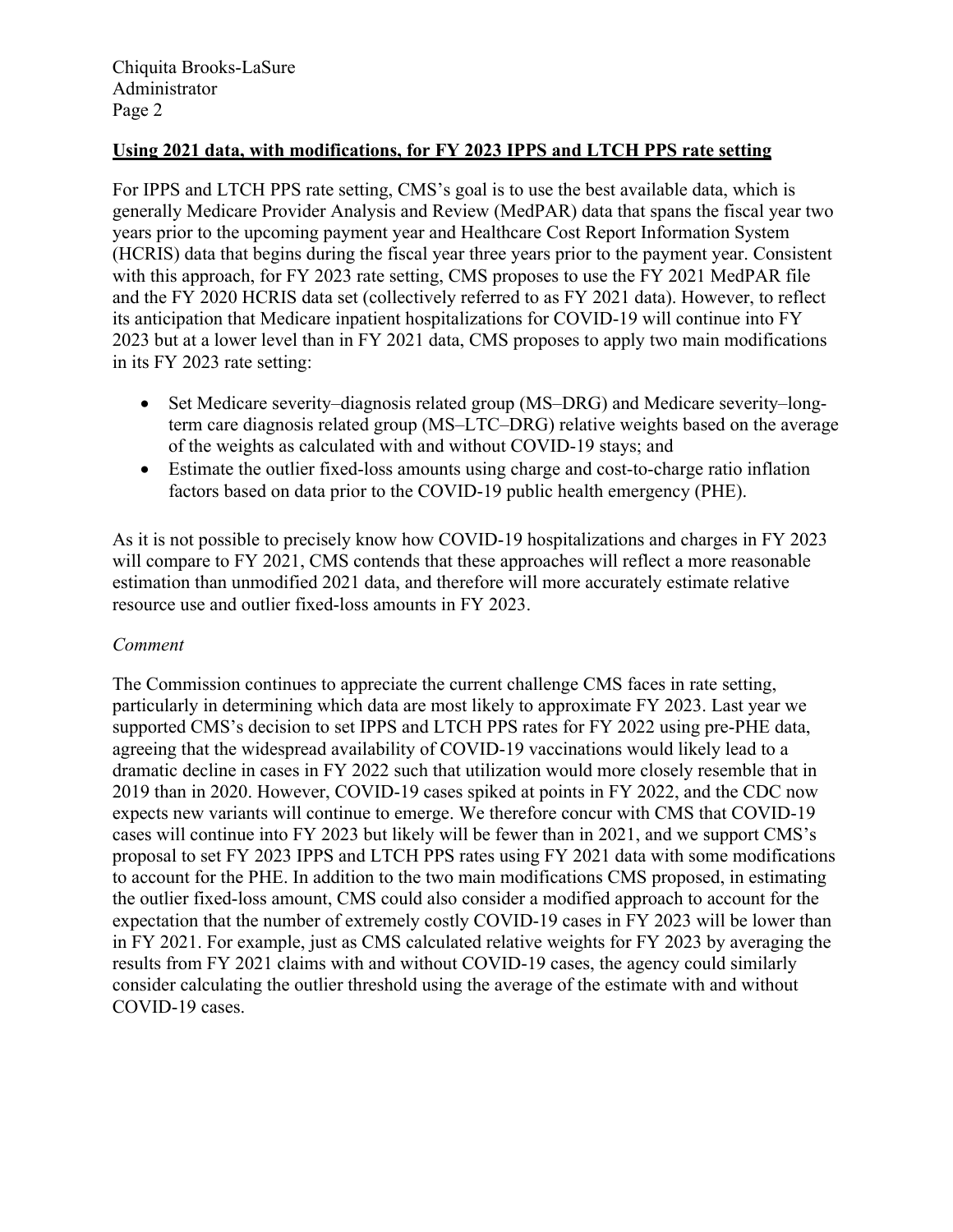# **Promoting stability in various aspects of the IPPS and LTCH PPS**

For FY 2023 and subsequent years, CMS proposes several changes to promote predictability and stability in IPPS and LTCH PPS payments and mitigate the financial impacts of significant fluctuations on hospitals. The three main proposals—each of which would be implemented in a budget-neutral manner—are:

- A 5 percent cap on any decrease to a hospital's wage index from its wage index in the prior year (regardless of the reason for the decrease);
- A 10 percent cap on any decrease in a MS–DRG or MS–LTCH–DRG relative weight;
- Moving toward setting an IPPS hospital's share of uncompensated care payments based on three years of audited S-10 data (starting with two years in FY 2023—audited 2018 and 2019 data—and increasing to three years starting in FY 2024).

## *Comment*

The Commission supports CMS's goal of promoting predictability and stability in IPPS and LTCH PPS payments, including its budget-neutral proposals to cap the amount by which certain components can change in a given year and to average multiple years of data in calculating hospitals' share of uncompensated care payments. However, we contend that any caps on the maximum annual change to wage indexes or MS–DRG weights should apply not just to decreases but to increases as well.

## **Permanent supplemental payments for Puerto Rico and Indian Health Service (IHS) hospitals**

For FY 2023 and subsequent years, CMS:

- Proposes to discontinue a temporary exception for how uncompensated care payments are calculated for Puerto Rico and Indian Health Service (IHS) hospitals. This exception had increased Puerto Rico hospitals' uncompensated care payments by about \$88 million and IHS hospital payments by about \$14 million in 2022.
- Proposes to use its exceptions authority to provide \$79 million of supplemental payments to Puerto Rico hospitals and \$13 million to Indian Health Service (IHS) hospitals. The payments would be made as add-on payments to inpatient payment rates. The goal of the add-on is to limit the decline in uncompensated care payments to Puerto Rico and IHS hospitals as CMS discontinues the temporary exception and starts to use cost report data to estimate Puerto Rico and IHS hospitals' uncompensated care costs.

Both the temporary exception to how uncompensated care payments are calculated and the proposed \$79 million in supplemental payments to Puerto Rico hospitals dramatically increase inpatient payment rates to Puerto Rico hospitals and create high Medicare profit margins. In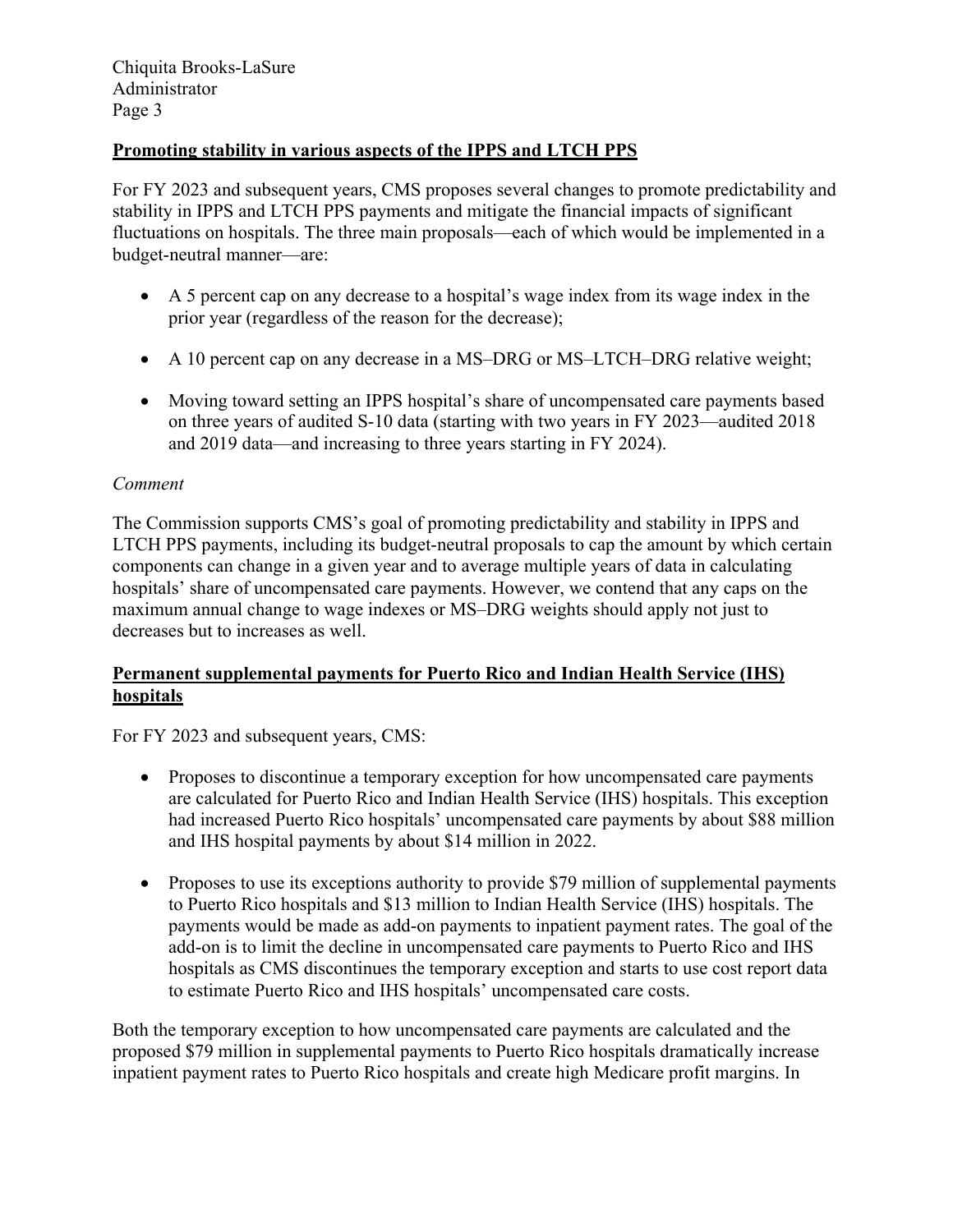aggregate, Puerto Rico hospitals reported a 32.5 percent Medicare margin in 2019. More importantly, the large distortions in inpatient payment rates dramatically increase payments to Medicare Advantage (MA) plans in Puerto Rico. We estimate that the supplemental payments to Puerto Rico hospitals boost payments to MA plans by almost \$1 billion per year. This large distortion to Medicare inpatient payment rates and to payments to MA plans will grow as fewer and fewer Puerto Rico Medicare beneficiaries remain in fee-for-service (FFS) Medicare. The share of Puerto Rico Medicare beneficiaries in FFS Medicare has already declined from 13 percent in 2013 to less than 6 percent in 2022.

## **Background**

Beginning in 2014, Congress introduced uncompensated care payments to IPPS hospitals designated as disproportionate share (DSH) hospitals. Each year, CMS calculates a fixed pool of dollars referred to as the uncompensated care pool.<sup>1</sup> CMS distributes this uncompensated care pool to DSH hospitals based on estimates of each hospital's share of acute care hospitals' aggregate uncompensated care costs. CMS determined that using Worksheet S-10 of the Medicare cost report would provide the best estimate of uncompensated care costs because it was developed specifically to collect information on uncompensated care. However, because the worksheet was new and had not yet been audited, for FY 2014 CMS assumed the best available proxy for uncompensated care costs was low-income insured days, defined as the sum of inpatient days for two groups of patients: (1) days where Medicaid is the primary payer and (2) days attributable to Medicare patients receiving Supplemental Security Income (SSI). The initial effect was to pay each hospital a flat amount (approximately \$200) from the uncompensated care pool for every Medicaid day and Medicare day attributable to patients receiving SSI.

In 2017, CMS made an adjustment to the uncompensated care cost proxy for Puerto Rico hospitals. Puerto Rico's Medicare beneficiaries are not eligible for SSI. Therefore, to compensate for this, CMS created a synthetic SSI day count equal to an additional 14 percent of each hospital's Medicaid day count. The net result is that, from 2017 onward, Puerto Rico DSH hospitals receive uncompensated care payments equal to 114 percent of their Medicaid days multiplied by a fixed payment amount (e.g., \$194 in 2022). For example, if a Puerto Rico hospital had 1,000 Medicaid days, it would receive an uncompensated care payment in 2022 equal to  $1,000 \times 1.14 \times $194$  or \$221,160.

Beginning in 2018, CMS began using audited uncompensated care costs from Worksheet S-10, stating it could no longer assume that alternative data were a better proxy. However, CMS acknowledged concerns raised by some commenters regarding Puerto Rico and IHS/Tribal hospitals' inability to fill out the S-10 accurately, which one commentor said could take "years to address."2 However, the vast majority of Puerto Rico hospitals have filled out the S-10 in recent years. Following these comments, CMS decided to continue to use 2013 Medicaid days as the

<sup>&</sup>lt;sup>1</sup> The uncompensated care pool is the product of two factors: (1) 75 percent of estimated aggregate operating DSH payments under the formulas in effect prior to 2014; and (2) the national uninsured rate as a percentage of the uninsured rate in 2013.

<sup>2</sup> Federalregister.gov/d/2022-08268.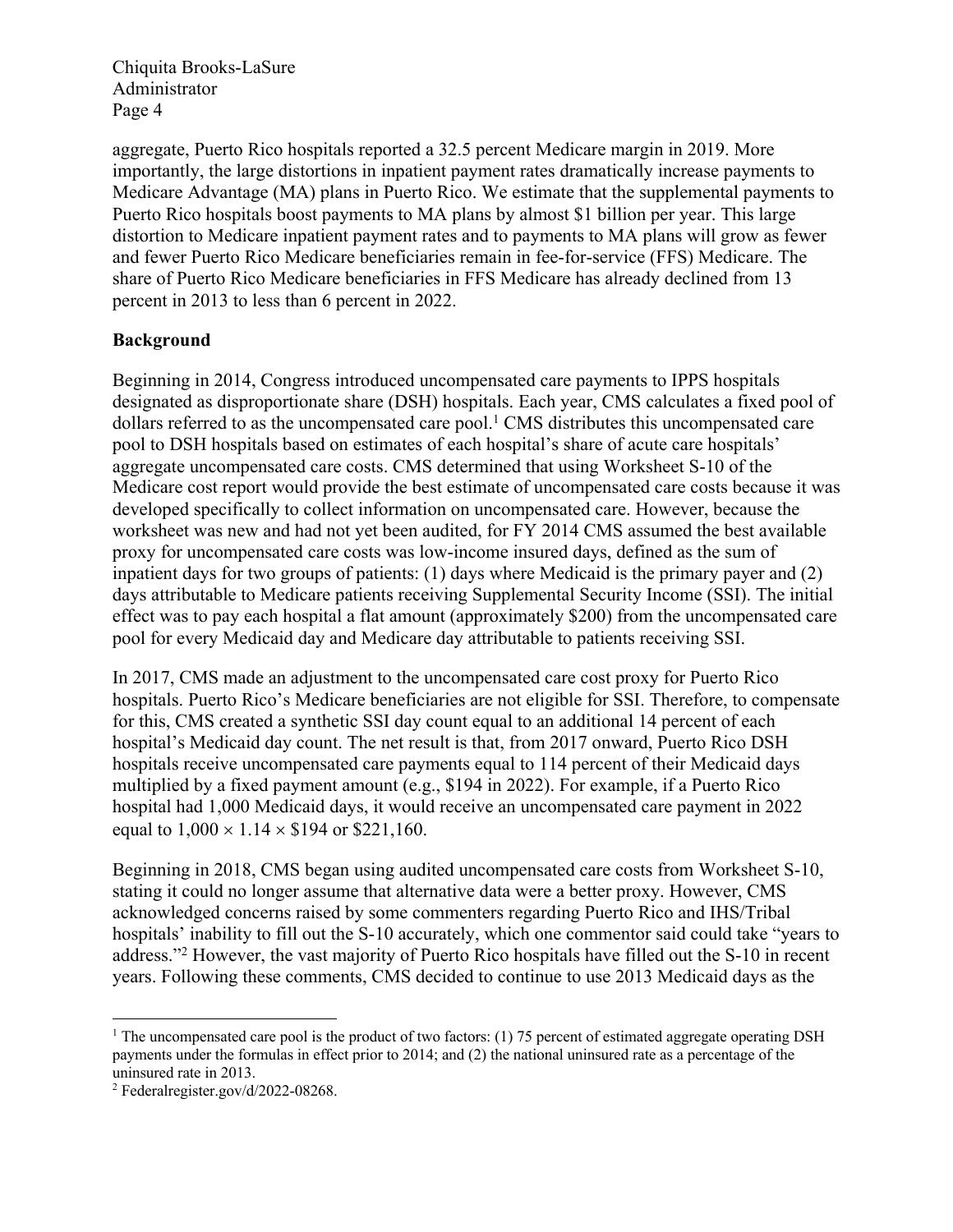proxy for Puerto Rico and IHS/Tribal hospitals' uncompensated care costs through fiscal year 2022.

# **CMS proposal**

Beginning in FY 2023, CMS proposes to discontinue the exception for Puerto Rico and IHS hospitals' share of uncompensated care, such that all hospitals' uncompensated care costs would be based on Worksheet S-10. However, CMS estimates that this methodological change would drastically reduce these hospitals' uncompensated care payments. To mitigate these payment reductions, CMS proposes new, permanent supplemental payments for Puerto Rico and IHS hospitals affected by this change. In FY 2023, these non-budget-neutral supplemental payments would total \$92 million: \$79 million to Puerto Rico hospitals and \$13 million to IHS hospitals. As with current uncompensated care payments, the new supplemental payment would be an addon to IPPS payment rates and be included when calculating MA benchmarks. This dramatically increases payments to MA plans.

## *Comment*

The Commission supports discontinuing the use of 2013 Medicaid days as a proxy for uncompensated care costs. However, we do not support paying \$79 million of supplemental payments as an add-on to Puerto Rico inpatient payment rates. Distributing the proposed supplemental payments to Puerto Rico hospitals as an add-on payment to IPPS payment rates would create tremendous distortions in Medicare payment rates for Puerto Rico hospitals under the IPPS, and the benchmarks used to calculate payments to Puerto Rico MA plans. CMS should reduce the size of the supplemental payments to Puerto Rico to an empirically justified level and distribute the supplemental payments as separate payments outside of inpatient payment rates.

The proposal would also direct \$13 million in supplemental uncompensated care payments to IHS hospitals. The IHS payments differ from Puerto Rico payments in two important ways. First, IHS hospitals are all government hospitals receiving federal budgets from the Indian Health Service, while Puerto Rico hospitals are primarily for-profit hospitals. Second, because MA penetration is low in IHS areas, the potential for distorting MA benchmarks is much lower with the IHS supplemental payments. Given the lower risk of distorted MA benchmarks, it is appropriate for CMS to continue the supplemental payments to IHS hospitals until there is a better estimate of the appropriate level of uncompensated care payments. We will limit our comments in this letter to the Puerto Rico add-on payments.

## **Using Medicaid days as a proxy for uncompensated care costs is inappropriate; we concur that it should be discontinued**

Medicaid days have always been a particularly poor proxy for uncompensated care costs in Puerto Rico for two reasons. First, the per day payment amount (initially about \$200) was estimated by dividing the full uncompensated care pool by the total number of Medicaid and SSI days at general acute care hospitals. Puerto Rico hospitals received the same fixed-dollar amount per Medicaid day as other hospitals, despite having labor costs that are significantly lower than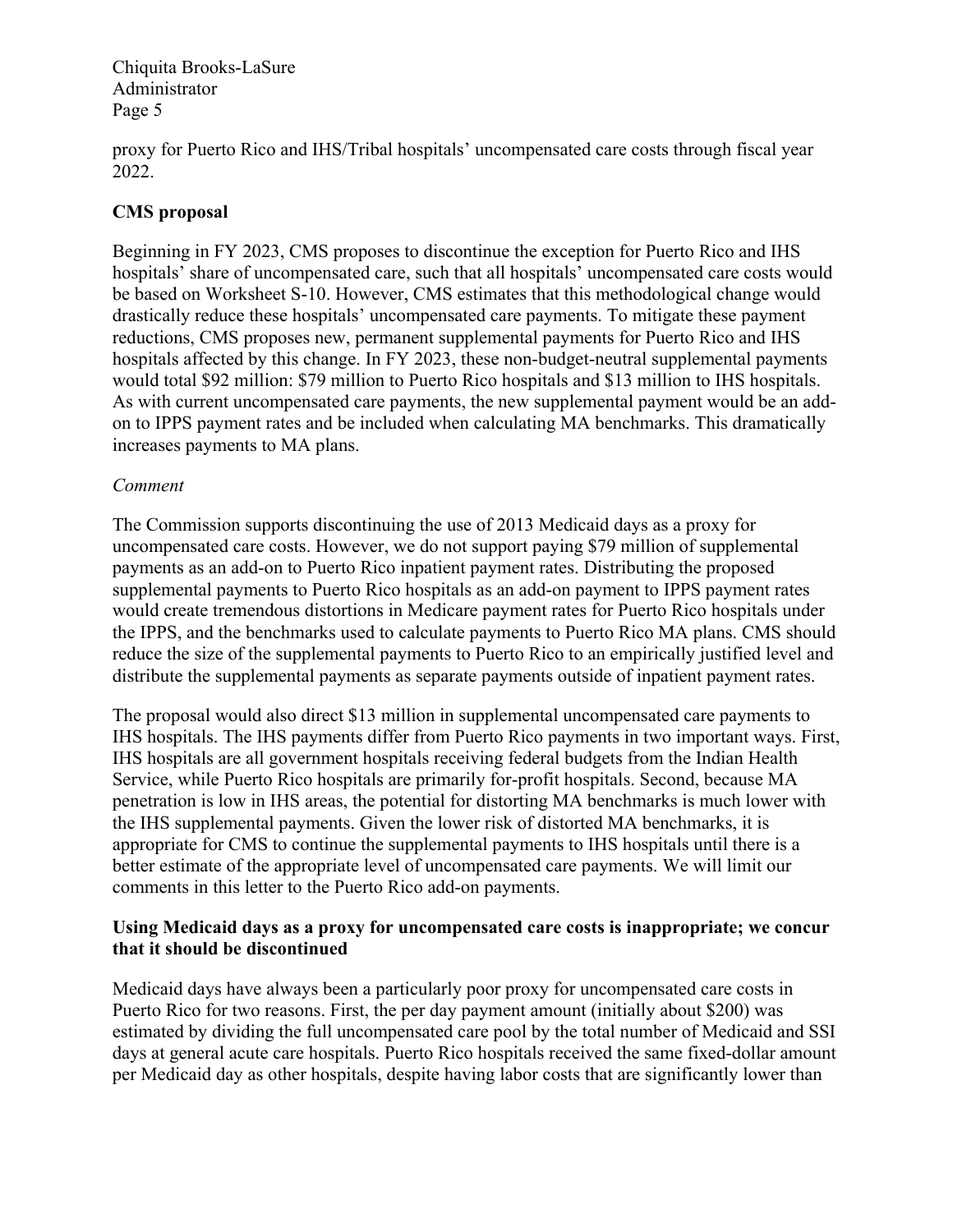the rest of the nation. For example, Puerto Rico hospitals recently reported an average wage for registered nurses of about \$18 per hour compared to \$44 for the nation as a whole.<sup>3</sup> Second, using Medicaid days as a proxy for uncompensated care assumes the ratio of Medicaid days to uncompensated care volume is similar across the nation. This is a poor assumption because Medicaid covers about 50 percent of the population in Puerto Rico compared to about a quarter of the population, on average in the 50 states. 4

The Medicaid day proxy resulted in a dramatic increase in payments for Puerto Rico hospitals. As CMS noted in its 2014 IPPS final rule, the new uncompensated care policies (containing the distorted proxies for uncompensated care) were expected to increase 2014 DSH and uncompensated care payments to Puerto Rico hospitals from \$8 million (under the 2013 DSHonly policy) to \$82 million. <sup>5</sup> The aggregate Medicare margin for Puerto Rico hospitals increased as a result from –0.7 percent in 2013 to 18.6 percent in 2015. In contrast, most hospitals in the 50 states saw their net DSH and uncompensated care payments decline, and their aggregate Medicare margin declined from  $-5.1$  percent to  $-7.6$  percent.

# **Continuing high add-on payments for Puerto Rico hospitals distorts Medicare Advantage (MA) benchmarks**

Because less than 6 percent of Puerto Rico beneficiaries are in FFS Medicare (fewer than 40,000 FFS beneficiaries), the current add-on uncompensated care payments are spread over relatively few discharges, and thus distort FFS spending and MA benchmarks. <sup>6</sup> We estimate that uncompensated care add-on payments based on the flawed proxy inflated FFS spending per beneficiary in Puerto Rico by almost \$2,000 per beneficiary in 2019. This distortion in FFS spending has resulted in inflated MA benchmarks in Puerto Rico. The high MA benchmarks have allowed Puerto Rico MA plans to generate high profit margins (of over 10 percent) and offer a large amount of extra benefits.7

Similarly, we estimate the proposed \$79 million in supplemental payments would increase FFS spending in Puerto Rico by more than 25 percent above what it would have been if Puerto Rico hospitals received uncompensated care payments based only on their reported uncompensated

<sup>&</sup>lt;sup>3</sup> Centers for Medicare & Medicaid Services, Department of Health and Human Services. 2022. FY 2022 wage index home page. https://www.cms.gov/medicaremedicare-fee-service-paymentacuteinpatientppswage-indexfiles/fy-2022-wage-index-home-page.

<sup>4</sup> Medicaid.gov. 2022. Quality of care in Puerto Rico. https://www.medicaid.gov/state-overviews/puerto-rico.html.

<sup>5</sup> Centers for Medicare & Medicaid Services, Department of Health and Human Services. 2013. Medicare program; hospital inpatient prospective payment systems for acute care hospitals and the long term care hospital prospective payment system and fiscal year 2014 rates; quality reporting requirements for specific providers; hospital conditions of participation; payment policies related to patient status. Final rule. *Federal Register* 78, no. 60 (August 13): 50496–51040. <sup>6</sup> Among beneficiaries with both Part A and Part B coverage in Puerto Rico, less than 94 percent are enrolled in a Medicare Advantage (MA) plan. MA payment benchmarks in Puerto Rico are based on Medicare FFS spending for beneficiaries with both Part A and Part B coverage.

 $<sup>7</sup>$  MedPAC analysis found that Puerto Rico MA plans generated profit margins of over 10 percent every year from</sup> 2017 to 2020. These margins do not account for potential remittances sent to CMS for any revenues equivalent to the difference between a plan's medical loss ratio (MLR) and an MLR of 85 percent. There are a large number of MA plans in Puerto Rico with drug coverage, zero premiums, and no deductibles.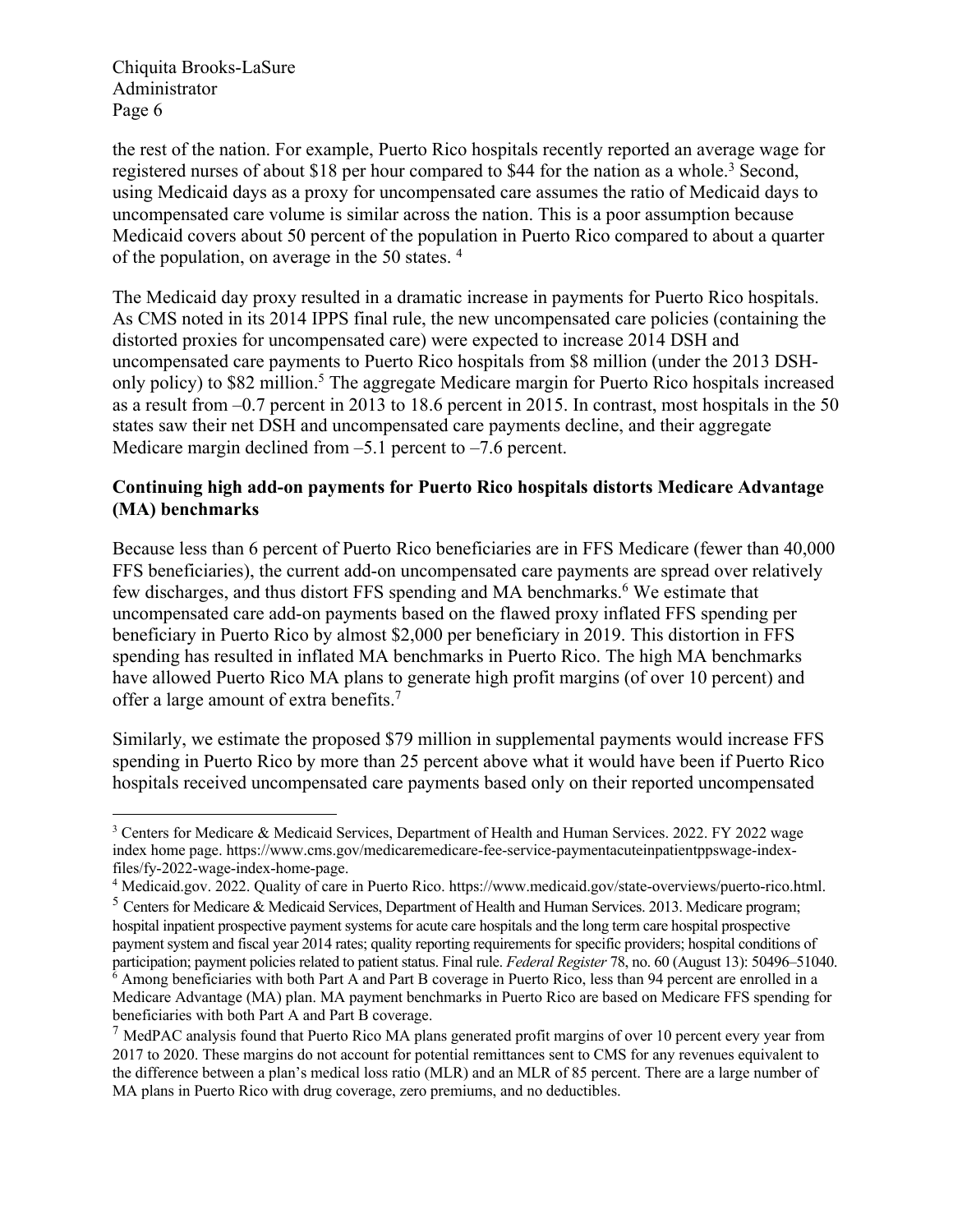care costs. If these increases are fully transferred to MA benchmarks, this could result in about \$1 billion of additional Medicare program payments to MA plans in Puerto Rico. It would also create a self-reinforcing cycle of increasing MA benchmarks causing declines in the number of Puerto Rico beneficiaries enrolled in FFS Medicare, which in turn will cause even greater increases in MA benchmarks as the supplemental payments are spread over fewer beneficiaries.

# *Recommended actions*

The uncompensated care payments to Puerto Rico hospitals are built on a flawed proxy and should be reduced to an empirically justified level. If CMS is concerned that—at least in the short term—the reported uncompensated care costs on Puerto Rico's cost reports do not accurately reflect these hospitals' uncompensated care costs, there are better alternatives to extending the excessive levels based on the flawed proxy. For example, CMS could set supplemental payments for Puerto Rico hospitals such that supplemental payments as a share of Medicare revenues equaled the national average. We estimate that such an approach would result in Puerto Rico hospitals receiving about \$10 million in payments for uncompensated care. If policymakers conclude that more than \$10 million is needed to maintain quality of or access to hospital care in Puerto Rico, those funds should be directed to providers in ways that do not cause large distortions in inpatient payment rates and MA benchmarks. The decline in FFS enrollment in Puerto Rico from 13 percent of Medicare beneficiaries in 2013 to less than 6 percent of Medicare beneficiaries in 2022 makes paying for uncompensated care as an add-on to FFS inpatient claims untenable. If the decline in FFS enrollment continues, the distortions in payment rates and benchmarks will grow exponentially.

Over the longer term—and across all regions of the nation—CMS should make two changes to how uncompensated care payments are made:

- The uncompensated care payments should not be made as an add-on to the IPPS payment rate. The add-on can more than double IPPS payment rates. As Medicare Advantage penetration grows, these distortions grow.
- The uncompensated care payments should not be factored into MA benchmarks. In the case of Puerto Rico, putting the supplemental uncompensated care payments into the benchmark would increase benchmarks by over 25 percent in 2023.

CMS could avoid the payment rate distortions and the MA benchmark distortions by directly paying hospitals for a portion of uncompensated care costs, as suggested by the Commission in our 2015 IPPS comment letter. <sup>8</sup> The MA plans' portion of uncompensated care costs would also be paid directly by the Medicare program in a way that is similar to how it is done for indirect medical education (IME) payments. This would prevent uncompensated care payments from

<sup>8</sup> Medicare Payment Advisory Commission. 2015. Comment letter to CMS on the IPPS and LTCH payment update. http://medpac.gov/docs/default-source/comment-letters/medpac-comment-on-cms-s-proposed-rule-on-the-hospitalinpatient-prospective-payment-system-and-long-.pdf?sfvrsn=0.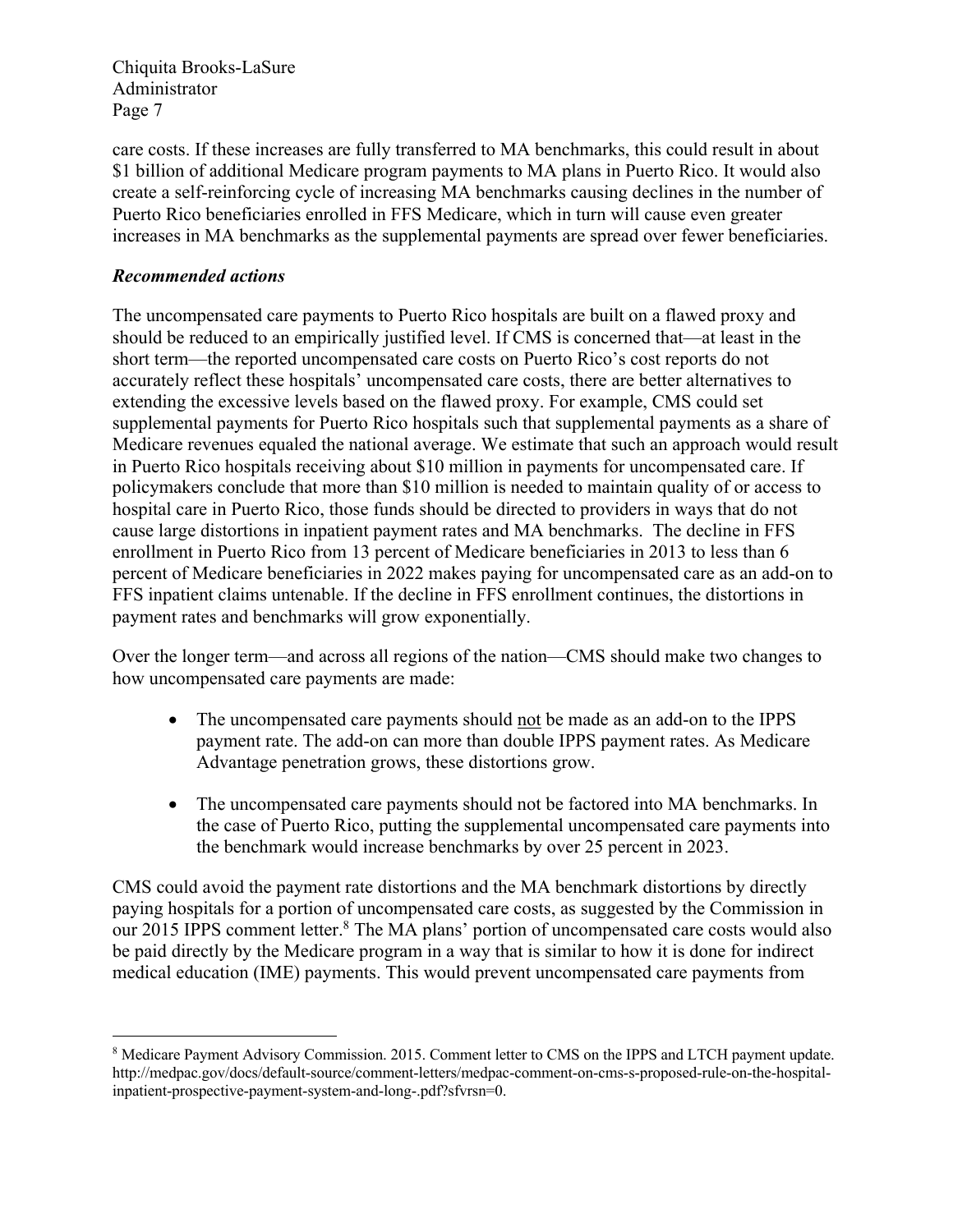entering the benchmarks. The objective would be to not distort hospital pricing and not distort MA benchmarks.

# **Establishing a payment adjustment for domestic N95 respirators**

CMS maintains that it is important to support domestic manufacturing of N95 respirators to help prepare for future biological and pandemic threats. CMS therefore proposes increased payments to hospitals to compensate them for the higher costs of purchasing domestically manufactured N95 respirators rather than those imported from other countries. CMS seeks feedback on two options that would increase payments to hospitals under the OPPS and IPPS beginning in 2023:

- A biweekly lump sum payment that would be reconciled at cost report resettlement, when each hospital would report the aggregate cost and total quantity of N95 respirators it purchased that were domestically made and those that were not; or
- A per discharge add-on payment for hospitals that meet or exceed a "domestic sourcing threshold" of 50 percent for domestically sourced N95 respirators.

# *Comment*

Although we agree with CMS that ensuring a robust supply chain of N95 respirators is vitally important for hospitals and the nation, we oppose both options. Instead, the best way to ensure a robust domestic supply of personal protective equipment likely involves solutions beyond the Medicare program (e.g., direct purchases and stockpiling of masks by the federal government).

Either of the options proposed by CMS would undermine the prospective, bundled nature of Medicare's hospital payments by paying hospitals more as their costs increase. In addition, while N95 respirators are an essential supply, other items, such as surgical gloves or pharmaceuticals, might be equally important to combat future biological and pandemic threats. Similarly, hospitals are not the only type of providers to acquire N95s. Making higher Medicare hospital payments for domestically sourced N95 respirators would create a precedent, opening opportunities to establish separate cost-based payments for other domestically sourced supplies and other providers. The proposed options also would increase administrative costs for hospitals (e.g., hospitals would have to identify domestically made products and track their use), could be susceptible to misreporting of costs (e.g., hospitals' costs for N95 respirators could be artificially inflated to increase reimbursement), and are likely to have a minor effect on most hospitals' finances (e.g., the add-on of a few dollars to payment for a discharge for which Medicare now pays \$15,000).

Medicare payment policy is not the most appropriate mechanism to support domestic manufacturing of medical supplies. However, if CMS concludes that a change to Medicare payment policy is required for this purpose—a conclusion with which we strongly disagree—it should be done in way that minimizes administrative burden and effects on the integrity of the Medicare's prospective payment systems. For example, setting the per respirator extra payment for purchasing a domestically made product at a national level (rather than on a hospital-by-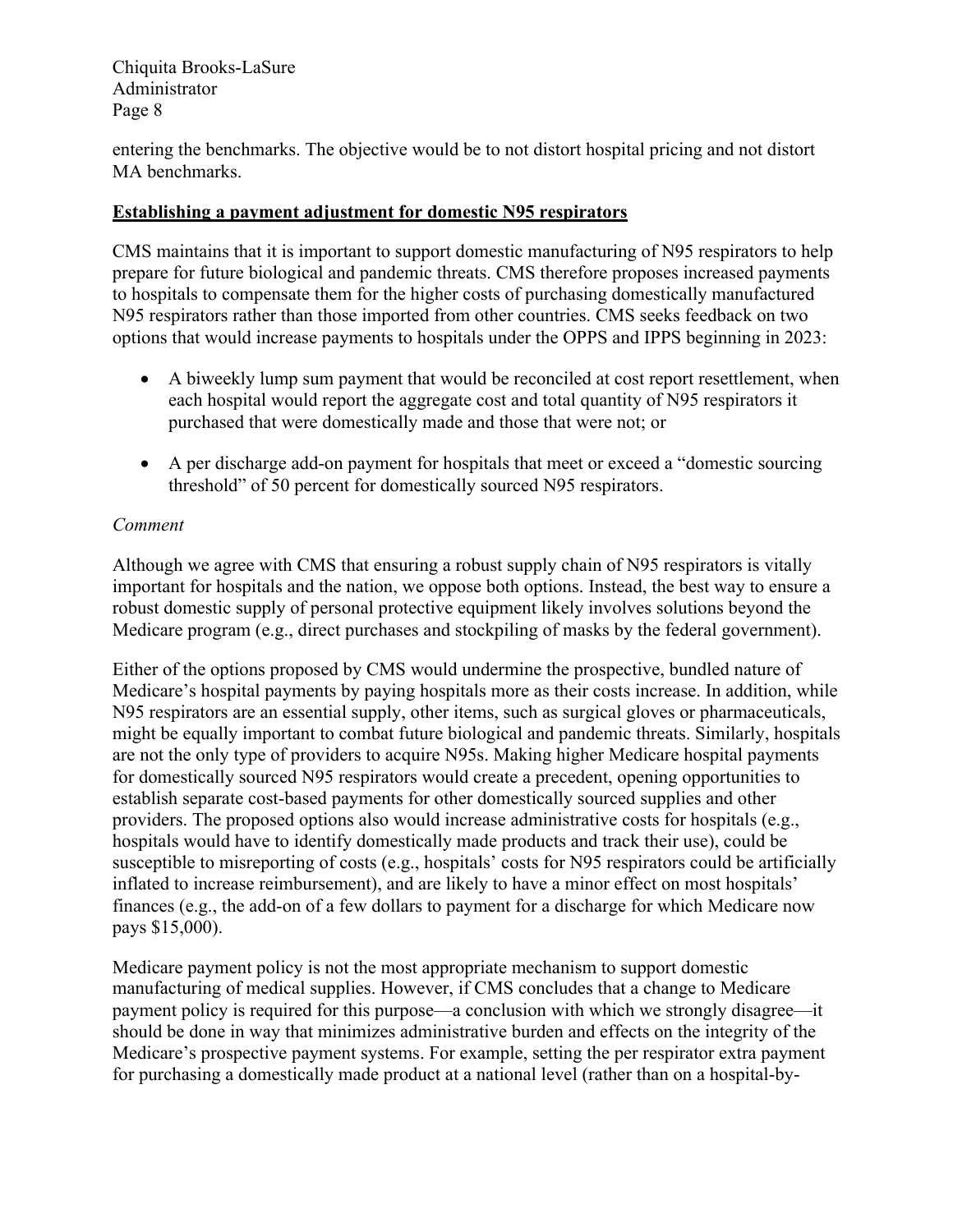hospital basis) would reduce the administrative burden on hospitals of tracking their expenditures on such products, encourage hospitals to purchase the most economical domestically made product, and reduce the ability of hospitals to increase their payments by artificially inflating reported N95 costs (such as by getting discounts on other products in exchange for paying high prices on N95 masks).

# **New measures in the LTCH quality reporting program (QRP)**

CMS is seeking comment on future measure concepts for the LTCH QRP.

## *Comment*

As CMS considers other measures for inclusion in the LTCH QRP, we note that we do not at this time support the inclusion of measures based on provider-reported assessment data, such as measures of change in or attainment of mobility. The Commission has found that the consistency of facilities' recording of functional assessment information, such as change in mobility, raised questions about using such information for quality reporting or payment.9 Still, maintaining and improving these outcomes are critically important to patients, so it is desirable to improve the reporting of assessment data so that these outcomes can be adequately assessed. If a process to validate assessment data is put in place, and if the accuracy of the provider-reported assessment data improves, then CMS should consider including them in the LTCH QRP program.

# **Overarching principles for measuring equity and health care quality disparities across CMS quality programs**

CMS is working to advance health equity by designing and implementing policies and programs that support health for all beneficiaries. Accounting for health care disparities in quality measures is a cornerstone of their approach to advancing health care equity. CMS has proposed quality measure stratification (measuring performance differences among subgroups of beneficiaries) as a tool to address health care disparities and advance health equity. In this proposed rule, CMS is requesting information on principles and approaches that could be used in the Hospital Inpatient Quality Reporting Program and other quality programs to stratify measure results.

# **Approaches for measures stratification**

CMS identifies two approaches for reporting stratified measures: (1) "within-provider disparity method," which would compare measure performance results for a single measure between subgroups of patients with and without a given factor (e.g., dual-eligible beneficiaries and others), and (2) "between-provider disparity methodology," which would report performance on measures for only the subgroup of patients with a particular social risk factor, allowing providers to compare their performance for the subgroup to state and national benchmarks.

<sup>9</sup> Medicare Payment Advisory Commission. 2019. *Report to the Congress: Medicare and the Health Care Delivery System*. Washington, DC: MedPAC.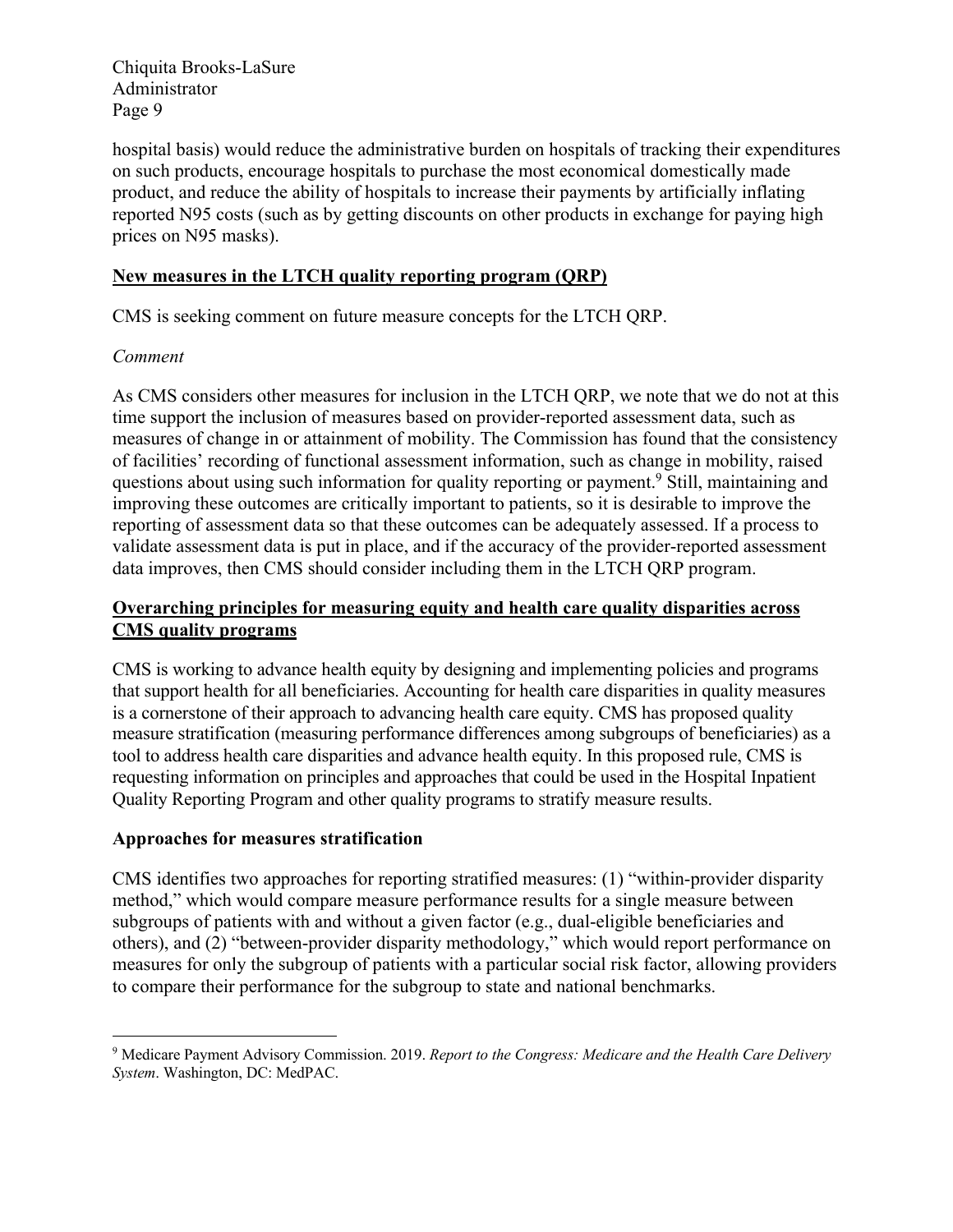## **Prioritizing measures for disparity reporting**

CMS proposes a set of principles to prioritize measures for disparity reporting in quality reporting programs. These principles include prioritizing measures that: (1) meet industry standards for measure reliability and validity, (2) have evidence that the outcome being measured is affected by underlying health care disparities, (3) meet statistical reliability and representation standards, and (4) show differences in performance across subgroups.

## **Selecting social risk factors to use in stratification**

Social risk factors are the wide array of non-clinical drivers of health known to negatively impact patient outcomes. These include factors such as socioeconomic status, housing availability, and nutrition (among others). CMS recognizes the limited availability of social risk data to use in stratification as a challenge. The agency names different sources of data that can be used to identify social risk, including patient-reported data, CMS administrative claims, area-based indicators of social risk, and imputed data sources.

## **Identifying meaningful performance differences**

CMS proposes different approaches to identify differences in performance for stratified results. One potential approach is ordering health care providers in a ranked system based on their performance on disparity measures to quickly allow comparison of performance with that of similar health care providers. Another potential approach is benchmarking or comparing individual results to state or national averages.

## **Reporting disparity measures**

CMS discusses different approaches by which stratified measure results can be reported. The agency cites that confidential reporting, or reporting results privately to health care providers, is generally used for new programs or new measures to give providers an opportunity to become more familiar with calculation methods and to improve before wider reporting is implemented. Measure results can also be publicly reported to provide all stakeholders with important information on provider quality. Public reporting also relies on market forces to incentivize providers to improve and become more competitive in their markets without directly influencing payment from Medicare.

## *Comment*

The Commission supports CMS's overall efforts to measure and report health care disparities by stratifying quality measure results for different subgroups of beneficiaries. The Commission recognizes that optimal health outcomes can be adversely affected by social risk factors. MedPAC has traditionally focused on modifying payment systems to incentivize health care providers and payers (e.g., Medicare Advantage plans) to deliver high-quality care in the most efficient manner. While strong incentives for achieving value-based care objectives are critical, it is also important to apply such incentives fairly—that is, to recognize when these incentives can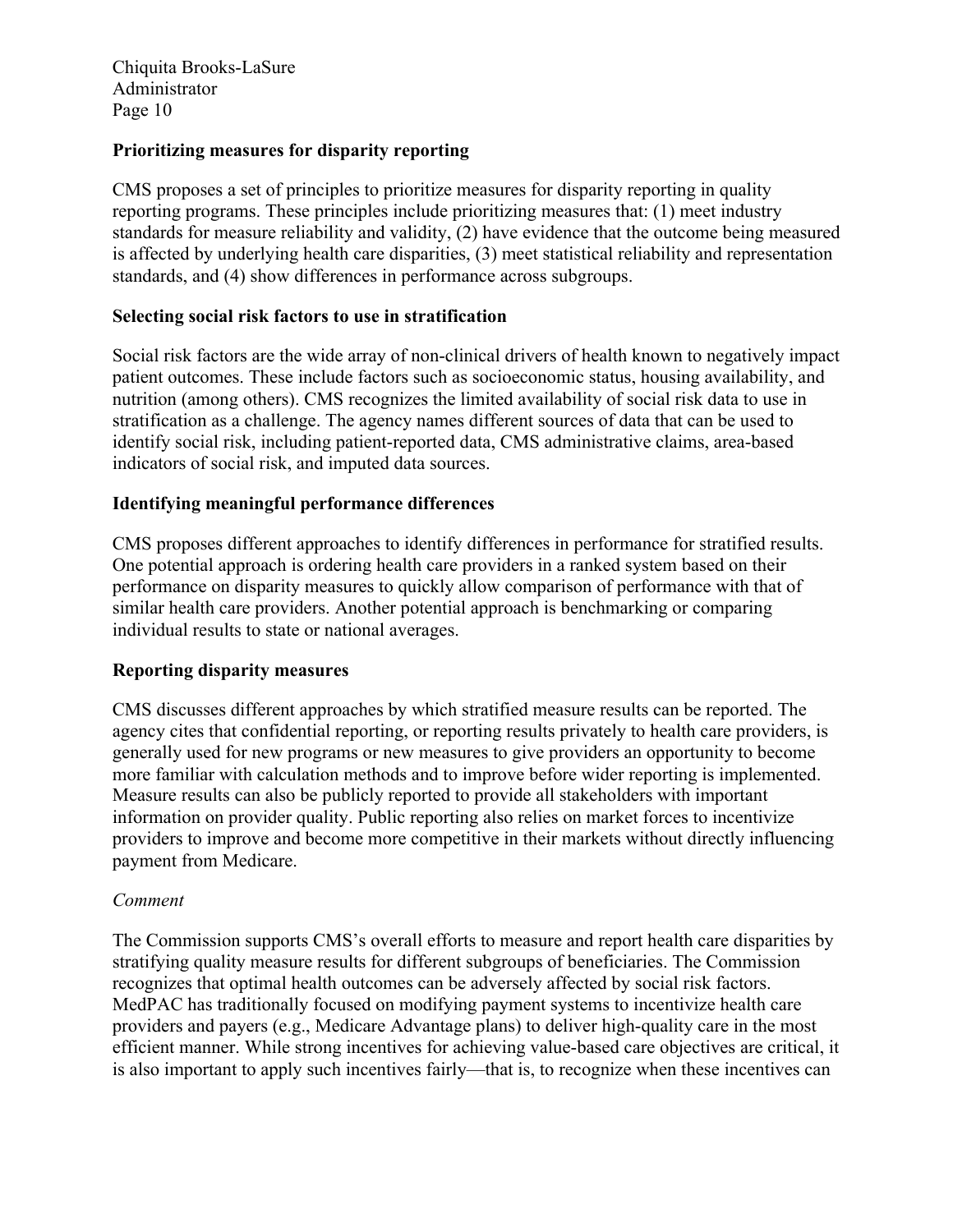undermine access to care for beneficiaries. The Commission's recent work to account for differences in patients' social risk factors in quality payment programs and revisit payment for safety-net providers aims to improve incentives to deliver high-quality and efficient care. In the past, we have highlighted some disparities in care when we have identified them in our payment adequacy analysis. Moving forward, the Commission plans to more deliberately incorporate analysis by social risk factors, in particular income and race/ethnicity, into our payment adequacy and other analyses.

Over the past several years, the Commission has recommended redesigned value incentive programs that incorporate peer grouping for hospitals, Medicare Advantage plans, and skilled nursing facilities.10 Rather than adjusting performance measures for patients' social risk factors, which can mask disparities in performance, these programs would make adjustments to payments based on a provider's performance compared with its peers. With peer grouping, each provider's performance is compared with providers with similar mixes of patients (that is, its "peers") to determine rewards or penalties based on performance. A provider would earn points based on its performance relative to national performance scales, but how those points are converted to incentive payments would vary by peer group, with larger multipliers (i.e., the payment adjustment per point) for peer groups with higher shares of beneficiaries at high social risk.

## **Selecting social risk factors to use in stratification**

In our modeling of value incentive programs, we concluded that there is a need for better measures of patient social risk than are currently available.<sup>11</sup> The National Academies of Sciences, Engineering, and Medicine (NASEM) outlined considerations to determine whether a social risk factor (measure) should be accounted for in a Medicare quality payment program.<sup>12</sup> The social risk factor should have a *conceptual* relationship with the outcome of interest (that is, there should be a reasonable hypothesis positing how the social risk factors could affect a Medicare beneficiary's health outcome) and *empirical* association with outcome measures (that is, there should be verifiable evidence of an association between the social risk factor and the outcome of interest).

Medicare beneficiaries who are disabled or low income are eligible to concurrently enroll in Medicaid. In our various value incentive program models, we tested a share of a provider's

<sup>10</sup> Medicare Payment Advisory Commission. 2021*. Report to the Congress: Medicare and the health care delivery system*. Washington, DC: MedPAC.

Medicare Payment Advisory Commission. 2020. *Report to the Congress: Medicare and the health care delivery system*. Washington, DC: MedPAC.

Medicare Payment Advisory Commission. 2019. *Report to the Congress: Medicare payment policy*. Washington, DC: MedPAC.

<sup>11</sup> Medicare Payment Advisory Commission. 2022. *Report to the Congress: Medicare payment policy*. Washington, DC: MedPAC.

<sup>12</sup> National Academies of Sciences, Engineering, and Medicine. 2016. *Accounting for social risk factors in Medicare payment: Identifying social risk factors*. Washington, DC: The National Academies Press.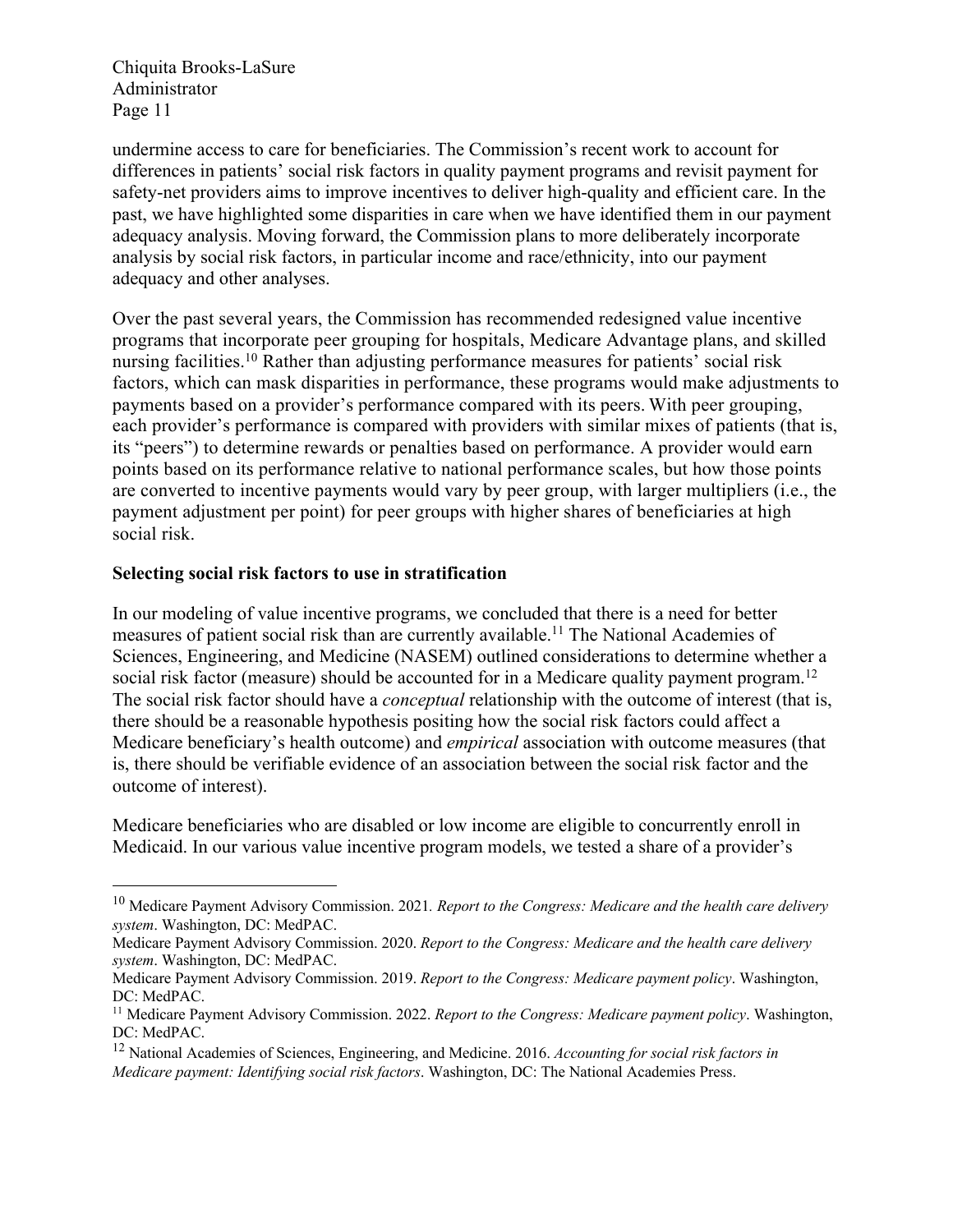patients who were fully dual eligible for Medicare and Medicaid as a measure of social risk because there is a conceptual relationship between dual eligibility and our outcomes of interest. There is a clear and established relationship between poverty, socioeconomic status, and health outcomes—including increased risk for disease and premature death.

Although there are many reasons to use dual eligibility as proxy for beneficiary social risk, we recognize it is an imperfect measure. One drawback is that Medicaid eligibility requirements and benefits vary across states. Also, dual eligibility may be too narrow because it reflects a beneficiary's income but does directly reflect other social risks, like food insecurity and limited access to transportation.

In the Commission's recent work to identify safety-net hospitals we expanded our definition of "low-income" as a proxy for beneficiary social risk.13 In this work, we defined "low-income" beneficiaries as those who are eligible for full or partial Medicaid benefits or receive the Part D low-income subsidy (LIS). This expanded definition includes beneficiaries who do not qualify for Medicaid benefits in their states but who do qualify for the LIS based on having limited assets and an income below 150 percent of the federal poverty level. Collectively, we referred to this population as "LIS beneficiaries" because those who receive full or partial Medicaid benefits automatically receive the LIS. Compared to the non-LIS population, LIS beneficiaries have relatively low incomes and differ in other regards, including being twice as likely to be Black and three times as likely to be disabled. In addition, expanding the definition of "low-income" to include all LIS beneficiaries helped to reduce impact of variation in state Medicaid policies. The Commission intends to continue to explore improvements to our definition of "low-income" as a proxy for beneficiary social risk.

The Commission also recognizes that another approach to capture beneficiary social risk would be to use area-level measures of social risk.<sup>14</sup> We encourage CMS to test various area-level measures for their potential to account for differences accurately across providers in the social risk of their patient populations. More research is needed to understand the accuracy of any arealevel measure for Medicare beneficiaries compared with the gold standard of person-reported information.

# **Identifying meaningful performance differences**

The Commission encourages CMS to report stratified quality measure results that are reliable, meaning that they reflect true differences in performance and not be attributable to random variation. Key decisions for CMS include defining the reliability standard for measure results and selecting the strategies to ensure reliable measure results for as many providers as possible.

<sup>13</sup> Medicare Payment Advisory Commission. 2022*. Report to the Congress: Medicare and the health care delivery system*. Washington, DC: MedPAC.

<sup>14</sup> Medicare Payment Advisory Commission. 2022. *Report to the Congress: Medicare payment policy*. Washington, DC: MedPAC.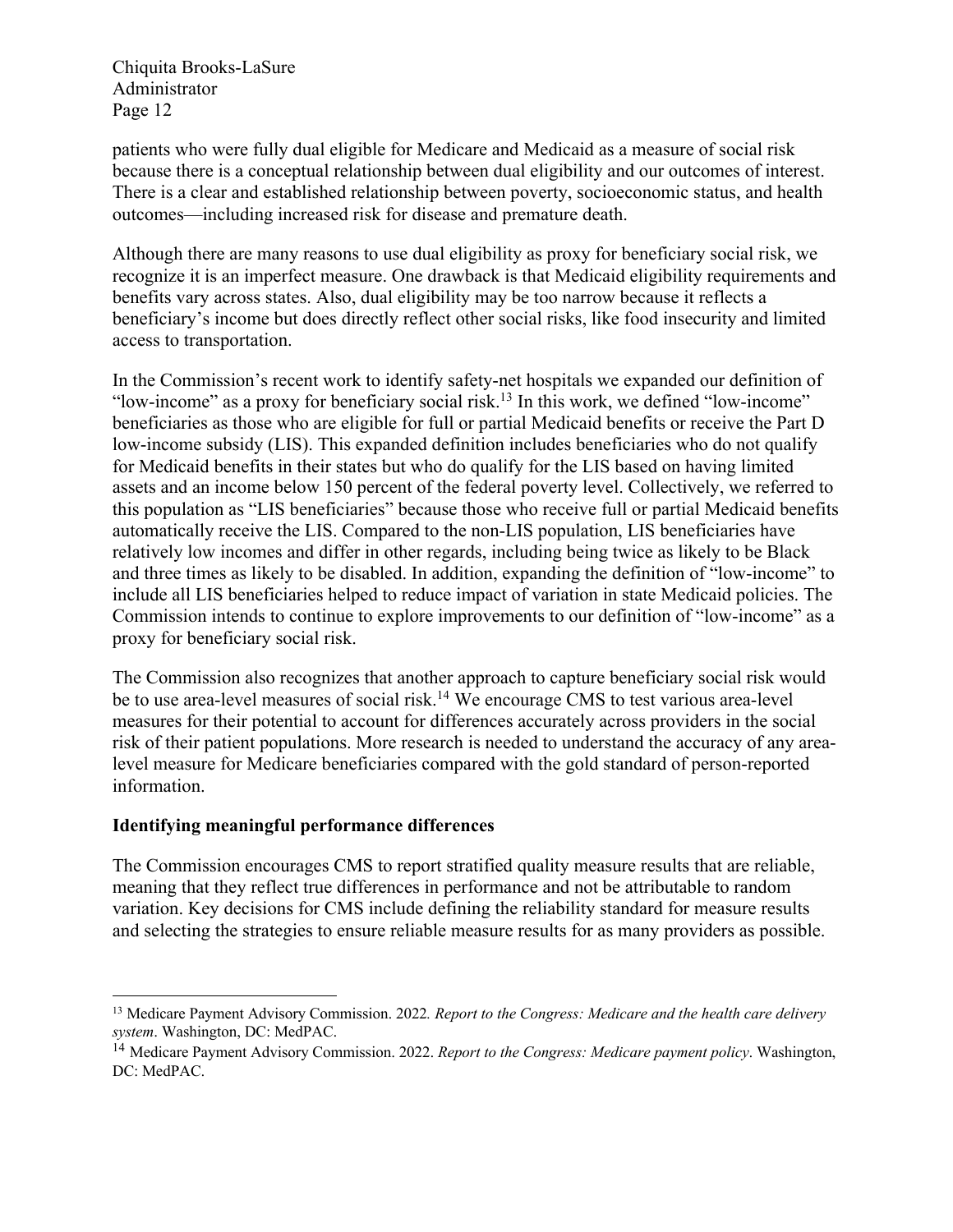A high reliability standard should be used to determine the minimum number of observations required for a provider's performance to be stratified and reported. For providers with low patient volume, establishing reliable measure results is problematic because they do not have enough observations to ensure that the measure detects signal (actual performance) rather than noise (random variation). Unreliable measure results can lead to erroneous conclusions about a provider's performance; a low-volume provider can appear to have unusually good or poor performance when in fact its performance is not statistically different from the average.15 In our illustrative modeling of a value incentive program for skilled nursing facilities, we used a reliability standard of 0.7, meaning that 70 percent of the variance in a measure's results was attributable to actual performance differences and that providers can be differentiated.16

Setting a minimum case count to ensure reliability inevitably means excluding some providers from the quality measurement program. One way to include as many providers as possible is to pool data across years, allowing a performance measure to be calculated for many small providers that would otherwise be excluded. Such pooling is consistent with other quality payment program designs and measures. For example, Medicare's Hospital Readmissions Reduction Program uses three years of performance data to calculate readmission results. Blending performance across years also encourages sustained high quality. However, pooling data across years could dampen a provider's drive to improve if their recent better results are blended with older, poorer performance. In such a case, the provider's improved performance would not be fully recognized in its payment incentive payment for several years. To counter this disincentive, CMS could consider weighting the more recent years more heavily. CMS could also pool data across years only for low-volume providers, while reporting just the most recent year's performance for providers that meet a minimum count in a single year.

## **Reporting disparity measures**

The Commission supports moving to publicly reporting stratified measure results. Publicly reporting Medicare quality information has two main objectives. The first is to increase the accountability of health care providers by offering patients, payers, and purchasers a more informed basis on which to hold providers accountable (e.g., directly through purchasing and treatment decisions). The second objective is to maintain standards and stimulate improvements in the quality of care through economic competition (reputation and increased market share) and by appeals to health care professionals' desire to do a good job.17 The Commission also contends that public reporting should enable comparisons of individual providers with state and national averages to give consumers meaningful reference points.

<sup>&</sup>lt;sup>15</sup> Garrett, B., C. Carter, and D. Wissoker. 2021. Evaluation of the reliability of Medicare spending per beneficiary for post-acute care. *Medical Care* 59, no. 8 (August 1): 721–726.

<sup>16</sup> Medicare Payment Advisory Commission. 2021. *Report to the Congress: Medicare and the health care delivery system*. Washington, DC: MedPAC.

 $17$  Marshall, M. N., P. G. Shekelle, H. T. Davies, et al. 2003. Public reporting on quality in the United States and the United Kingdom. *Health Affairs* 22, no. 3 (May–June): 134–148.